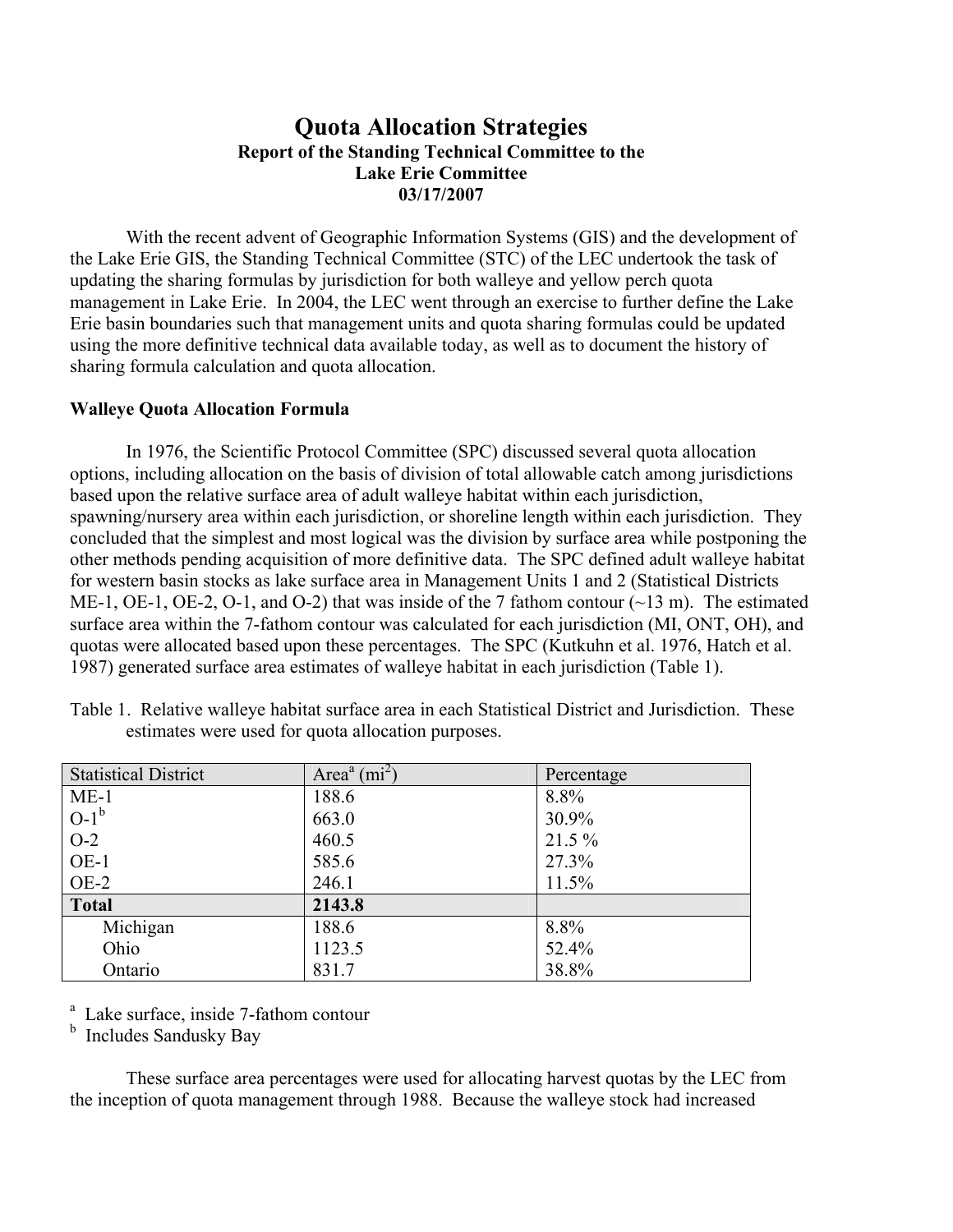through the 1980s, there was a perception that walleye stocks had expanded their distribution further east, into Management Unit 3. In 1988, the Walleye Task Group (WTG) revisited the quota sharing formula and proposed revising this formula to include area within the 7-fathom contour in Management Units 1-3 (Table 2). However, because the revisions resulted in significant changes in the sharing formula, the WTG and LEC agreed to a compromise sharing formula. Unfortunately, no actual surface area estimates existed in the WTG report, only relative surface area estimates (WTG 1988). This formula continues to be used by the LEC for quota allocation purposes currently.

| <b>State/Province</b> | <b>Traditional</b>                          |  |  |
|-----------------------|---------------------------------------------|--|--|
|                       | (MU1-2, within 7-fathom contour)            |  |  |
| Michigan              | 8.8%                                        |  |  |
| Ohio                  | 52.4%                                       |  |  |
| Ontario               | 38.8%                                       |  |  |
|                       | <b>Revised</b>                              |  |  |
|                       | (MU1-3, within 7-fathom contour)            |  |  |
| Michigan              | $1.7\%$                                     |  |  |
| Ohio                  | 50.5%                                       |  |  |
| Ontario               | 47.8%                                       |  |  |
|                       | Compromise                                  |  |  |
|                       | (mean of traditional and revised estimates) |  |  |
| Michigan              | 5.3%                                        |  |  |
| Ohio                  | 51.4%                                       |  |  |
| Ontario               | 43.3%                                       |  |  |

Table 2. Relative walleye habitat surface area in each Statistical District and jurisdiction. Walleye habitat includes area within the 7-fathom contour in Management Units 1-3.

 More recently, with the advent of Geographic Information Systems (GIS) and the development of the Lake Erie GIS (Geddes and Rutherford 2007), the Standing Technical Committee (STC) of the LEC undertook the task of updating the sharing formulas by jurisdiction for both walleye and yellow perch quota management in Lake Erie. In 2004, the LEC went through an exercise to further define the Lake Erie basin such that management units and quota sharing formulas could be updated using the more definitive technical data available today, as well as to document the history of sharing formula calculation and quota allocation.

 Using information contained in the Lake Erie GIS, including the 1:250,000 scale NOAA bathymetric maps (National Geophysical Data Center) and the LEC defined lake limits and Statistical Districts (Figure 1). These datasets, within the confines of the Lake Erie GIS provide much higher accuracy with respect to areal calculations. Estimates from the Lake Erie GIS for surface area by jurisdiction are calculated using the SPC defined extent of walleye habitat (MU1-2, 7-fathom contour), the 1989 WTG defined extent of walleye habitat (MU1-3, 7-fathom contour), and these are compared to historic estimates of surface area by jurisdiction/statistical district (Table 3).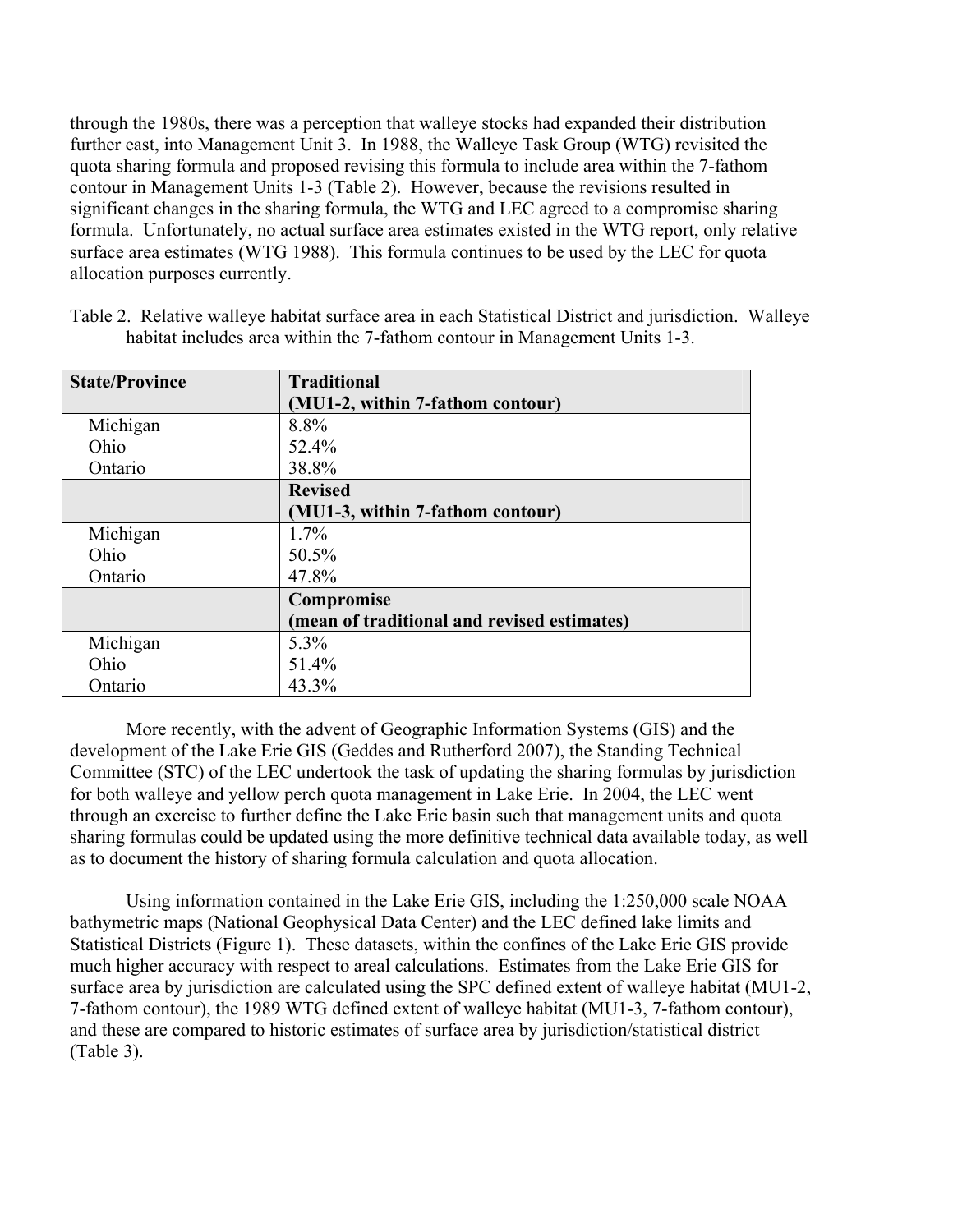

Figure 1. Habitat utilized by the western basin walleye stocks as defined by Kutkuhn et al. (1976) and the Walleye Task Group (1989). Kutkuhn et al. (1976) defined western basin walleye habitat as the area of the lake in Management Units 1 and 2 (Statistical Districts Mich., OE-1, OE-2, O-1, and O-2) while the Walleye Task Group also added area from Statistical Districts OE-3 and O-3.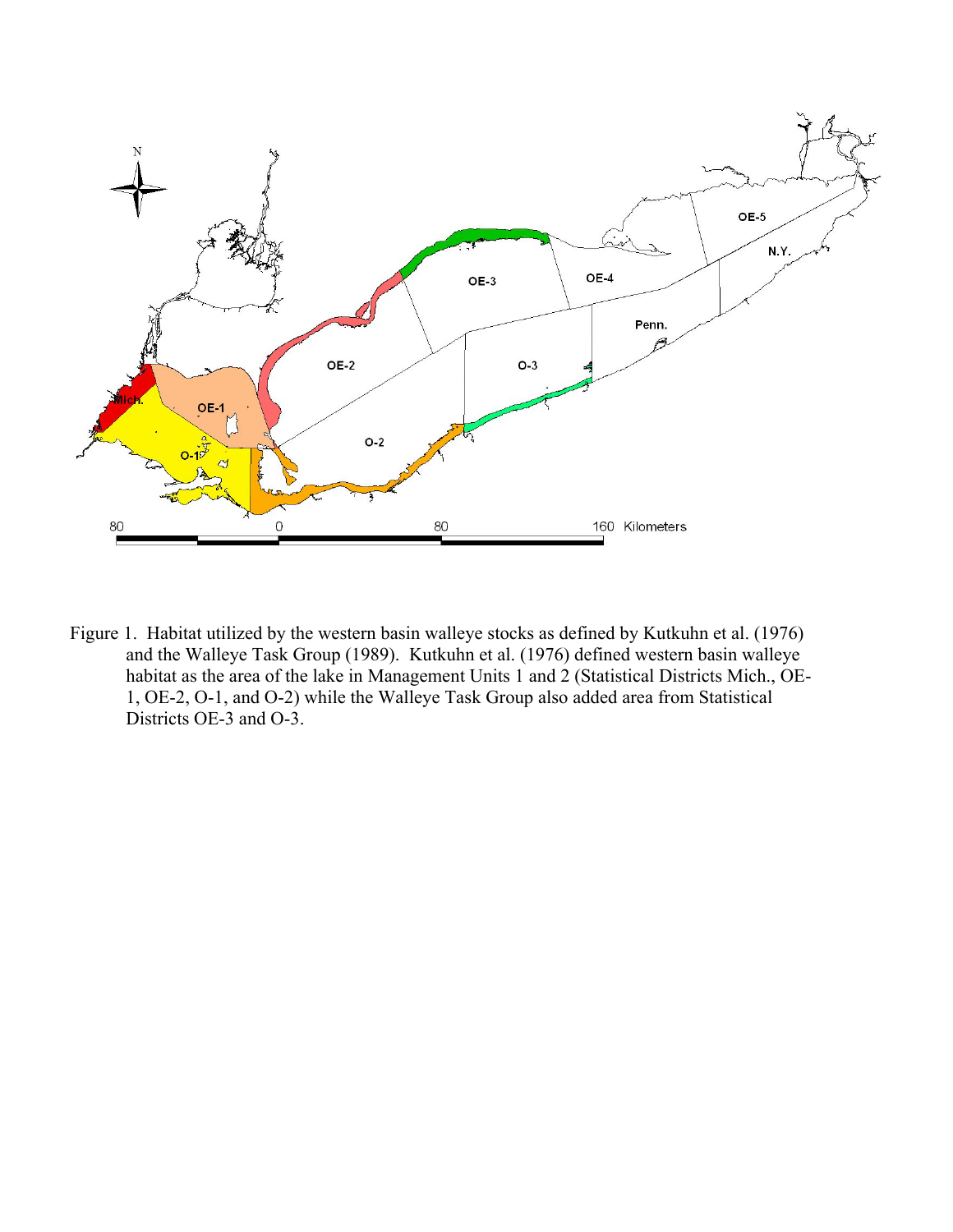Table 3. Relative walleye habitat surface area in each Statistical District and jurisdiction as calculated from the Lake Erie GIS. Walleye habitat includes area within the 7-fathom contour in Management Units 1-3. Historical surface area estimates are included for comparison.

|                                      |                | <b>Old Estimates</b><br>$(MU1-2)^{a}$ | <b>New Estimates</b><br>$(MU1-2)^b$ | <b>New</b><br><b>Estimates</b><br>$(MU1-3)^c$ | <b>Current</b><br><b>Estimates<sup>d</sup></b> |
|--------------------------------------|----------------|---------------------------------------|-------------------------------------|-----------------------------------------------|------------------------------------------------|
| <b>Quota Management Area</b>         | <b>Total</b>   | 2143.8                                | 1913.1                              | 2124.7                                        |                                                |
| Jurisdiction Area (mi <sup>2</sup> ) | Michigan       | 188.6                                 | 123.8                               | 123.8                                         | $---$                                          |
|                                      | Ohio           | 1123.5                                | 1018.4                              | 1086.0                                        | ---                                            |
|                                      | Ontario        | 831.7                                 | 770.8                               | 914.9                                         |                                                |
| Jurisdiction percentage              | Michigan       | 8.8%                                  | 6.47%                               | 5.83%                                         | $5.3\%$                                        |
|                                      | Ohio           | 52.4%                                 | 53.23%                              | 51.11%                                        | 51.4%                                          |
|                                      | <b>Ontario</b> | 38.8%                                 | 40.29%                              | 43.06%                                        | 43.3%                                          |
|                                      | <b>Total</b>   | $100.00\%$                            | $100.00\%$                          | $100.00\%$                                    | 100.0%                                         |

a Estimated in Kuhkuhn et al. (1976) Scientific Protocol Committee on Interagency Management of the Walleye Resource of Western Lake Erie

<sup>b</sup> Estimated using Kutkuhn et al. (1976) definition, Lake Erie boundary definition from LEC and Lake Erie GIS database

c Estimated using Kutkuhn et al. (1976) definition, lake Erie boundary definition from LEC, MU1-3 and Lake Erie GIS database

d Based on Walleye Task Group Compromise (WTG Report, 1988)

 Results of this analysis for walleye indicate that the current estimates of relative surface area, despite being a bit arbitrary (calculated as the mean of the historic and revised estimates from Table 2) are relatively close to the new estimates which include area within the 7-fathom contour in Management Units 1-3. The STC recommends that the LEC adopt the new sharing formulas for walleye quota allocation as these estimates are based upon the most current technical data available. This analysis demonstrates the utility of the GLFC funded Lake Erie GIS, provides more accurate areal estimates of walleye habitat, and can potentially be the springboard for exploring walleye distribution patterns and other allocation strategies based upon the changes seen in Lake Erie over the past several decades. The STC recommends adoption of the new quota sharing allocations in 2008, and suggests that the definition of walleye habitat may need to be revisited in light of changing environmental conditions and walleye abundance in recent years.

## **Yellow Perch Quota Allocation Formula**

 In 1981, the Yellow Perch Task Group (YPTG) of the LEC discussed three potential methods for allocating quotas and explored the advantages and disadvantages of each allocation strategy (YPTG 1981). The three methods explored included 1) water surface area within each of the four management units by jurisdiction, 2) historical harvest within each of the four management units by jurisdiction, and 3) a "hybrid" allocation scheme that included aspects of both surface area and harvest. Surface area estimates by jurisdiction and sub-area were presented by the YPTG (1982) (Table 4), but no formal quota allocation strategy was established until 1993. Prior to 1993, the YPTG annually broke down the recommended allowable harvests by jurisdiction in each Management Unit based upon relative total surface area and presented harvest and quota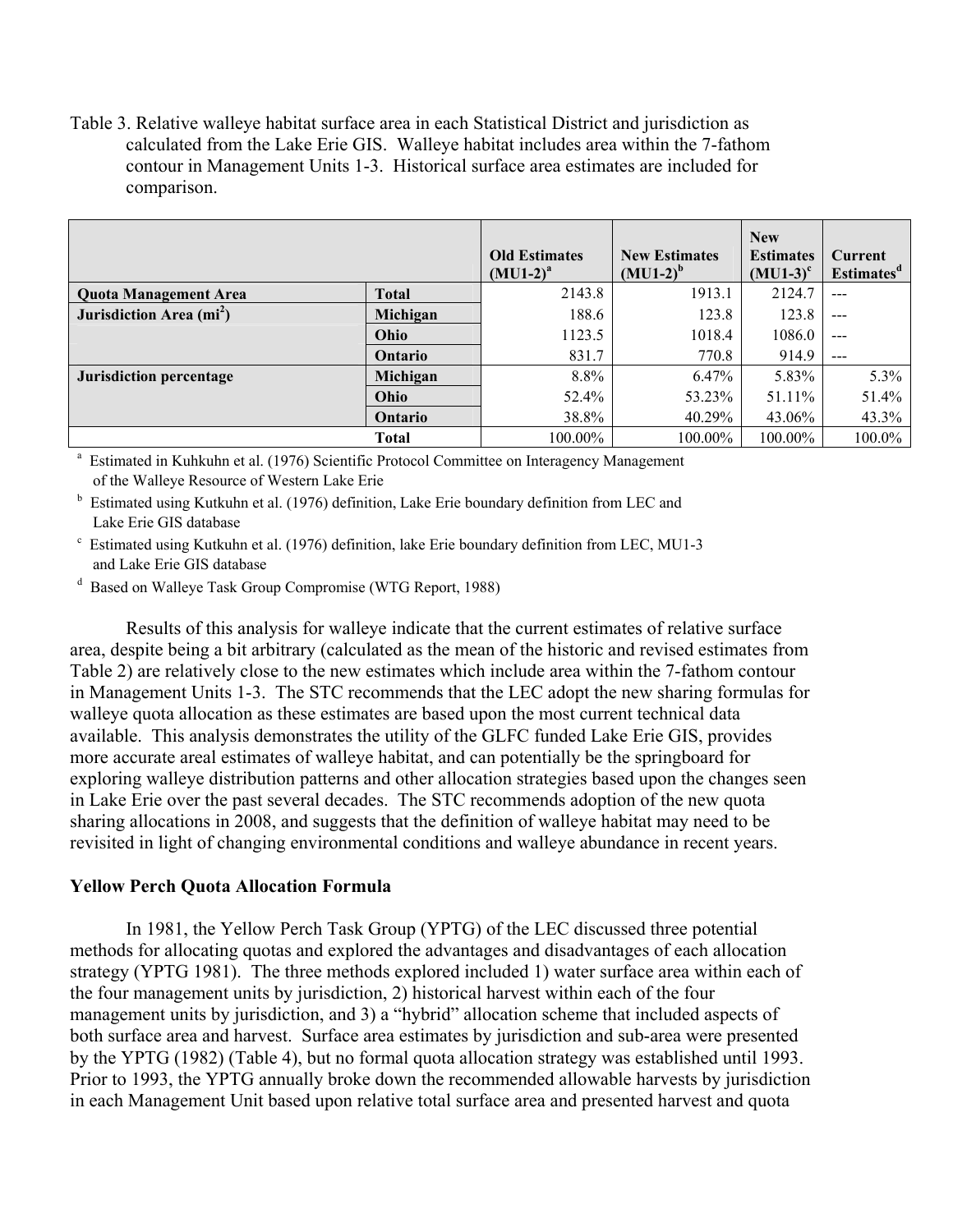allocation for comparison purposes (Table 4). In 1993 the LEC agreed to a formal quota allocation strategy that initially used historic harvest by jurisdiction in each of the Management Units for quota allocation. These percentages gradually adjusted from historic percentages to allocations based upon surface area in each Management Unit by jurisdiction over a 12-year period (YPTG 2006).

Table 4. Relative yellow perch habitat by surface area in each Management Unit and jurisdiction as calculated by the YPTG (1982). Yellow perch habitat includes total area within each Management Unit.

| <b>Management Unit</b> | Sub-Area | <b>Jurisdiction</b> | <b>Surface Area</b> | <b>Relative Surface</b> |
|------------------------|----------|---------------------|---------------------|-------------------------|
|                        |          |                     | $(km^2)$            | Area by MU              |
| MU <sub>1</sub>        | 11       | Ontario             | 1532.1              | 42.3%                   |
|                        | 31       | Michigan            | 290.4               | 8.1%                    |
|                        | 21       | Ohio                | 1795.8              | 49.6%                   |
|                        |          | <b>Total</b>        | 3618.2              |                         |
| MU <sub>2</sub>        | 12       | Ontario             | 3333.3              | 42.5%                   |
|                        | 23       | Ohio                | 4501.7              | 57.5%                   |
|                        |          | <b>Total</b>        | 7835.0              |                         |
| MU3                    | 13       | Ontario             | 4769.9              | 56.1%                   |
|                        | 24       | Ohio                | 2714.2              | 31.9%                   |
|                        | 41       | Pennsylvania        | 1014.0              | 11.9%                   |
|                        |          | <b>Total</b>        | 8498.1              |                         |
| MU4                    | 10       | Ontario             | 2935.7              | 55.2%                   |
|                        | 51       | New York            | 1471.1              | $27.6\%$ <sup>a</sup>   |
|                        | 42       | Pennsylvania        | 915.0               | $17.2\%$                |
|                        |          | <b>Total</b>        | 5321.9              |                         |

<sup>a</sup> YPTG reports (1984-1991) used 29.6% for New York surface area.

 More recently, with the advent of Geographic Information Systems (GIS) and the development of the Lake Erie GIS, the Standing Technical Committee (STC) of the LEC undertook the task of updating the sharing formulas by jurisdiction for yellow perch quota management in Lake Erie. In 2004, the LEC went through an exercise to further define the Lake Erie basin such that management units and quota sharing formulas could be updated using the more definitive technical data available today, as well as to document the history of sharing formula calculation and quota allocation.

 Using information contained in the Lake Erie GIS, including the medium resolution NOS shoreline data, the 1:250,000 scale NOAA bathymetric maps (National Geophysical Data Center) and the LEC defined lake limits and Management Units (Figure 2). These datasets, within the confines of the Lake Erie GIS provide much higher accuracy with respect to areal calculations. Estimates from the Lake Erie GIS for surface area by jurisdiction are calculated using each jurisdiction's Lake Erie surface area in each of the Management Units. In 2004, some minor changes occurred in some jurisdictions Management Unit boundaries to reconcile catch and effort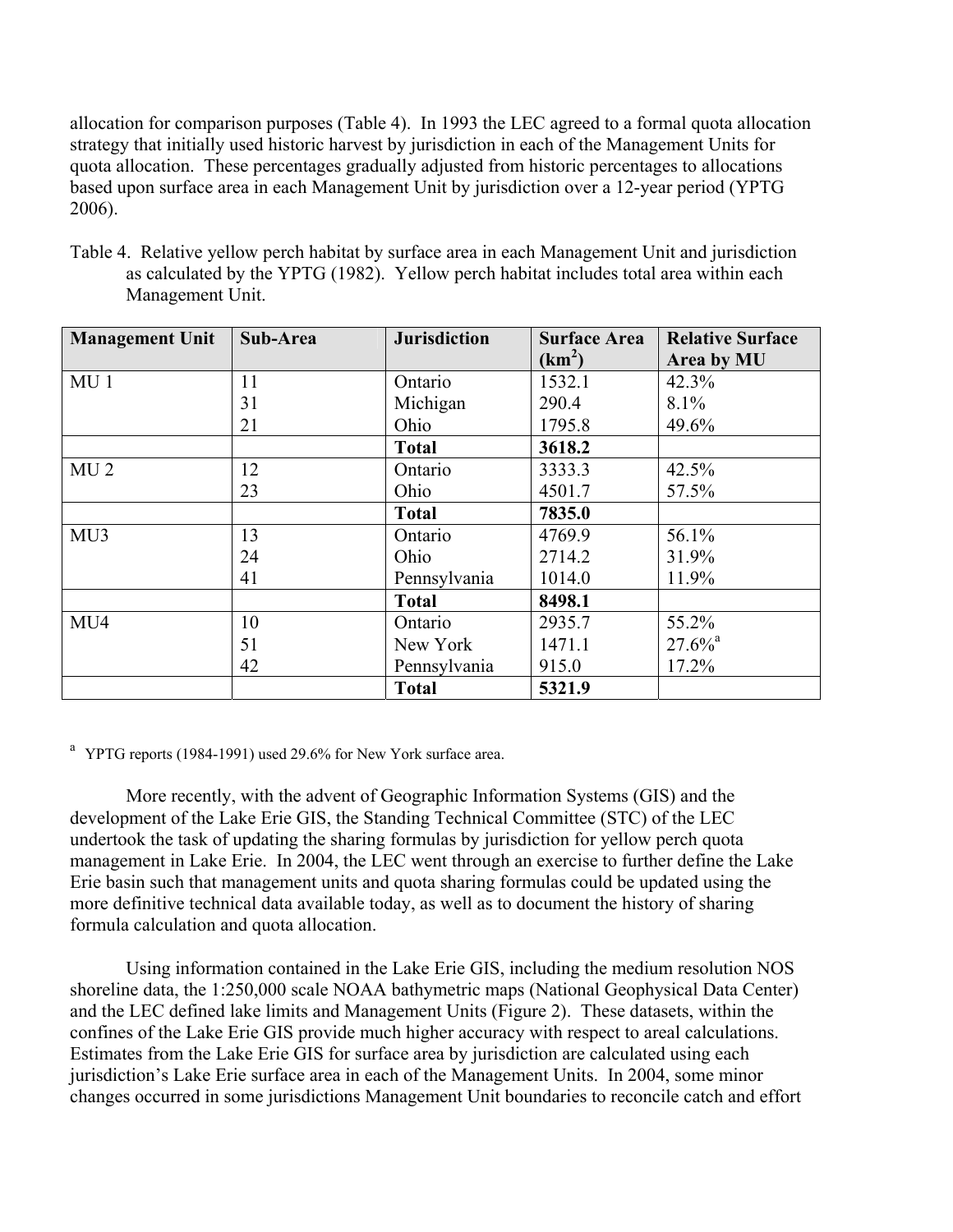

reporting with the Management Unit boundaries. These are compared to historic estimates of surface area by jurisdiction/statistical district (Table 5).

Figure 2. Management Units and sub-areas used for yellow perch quota allocations. Data are contained in the Lake Erie GIS (Geddes and Rutherford 2007)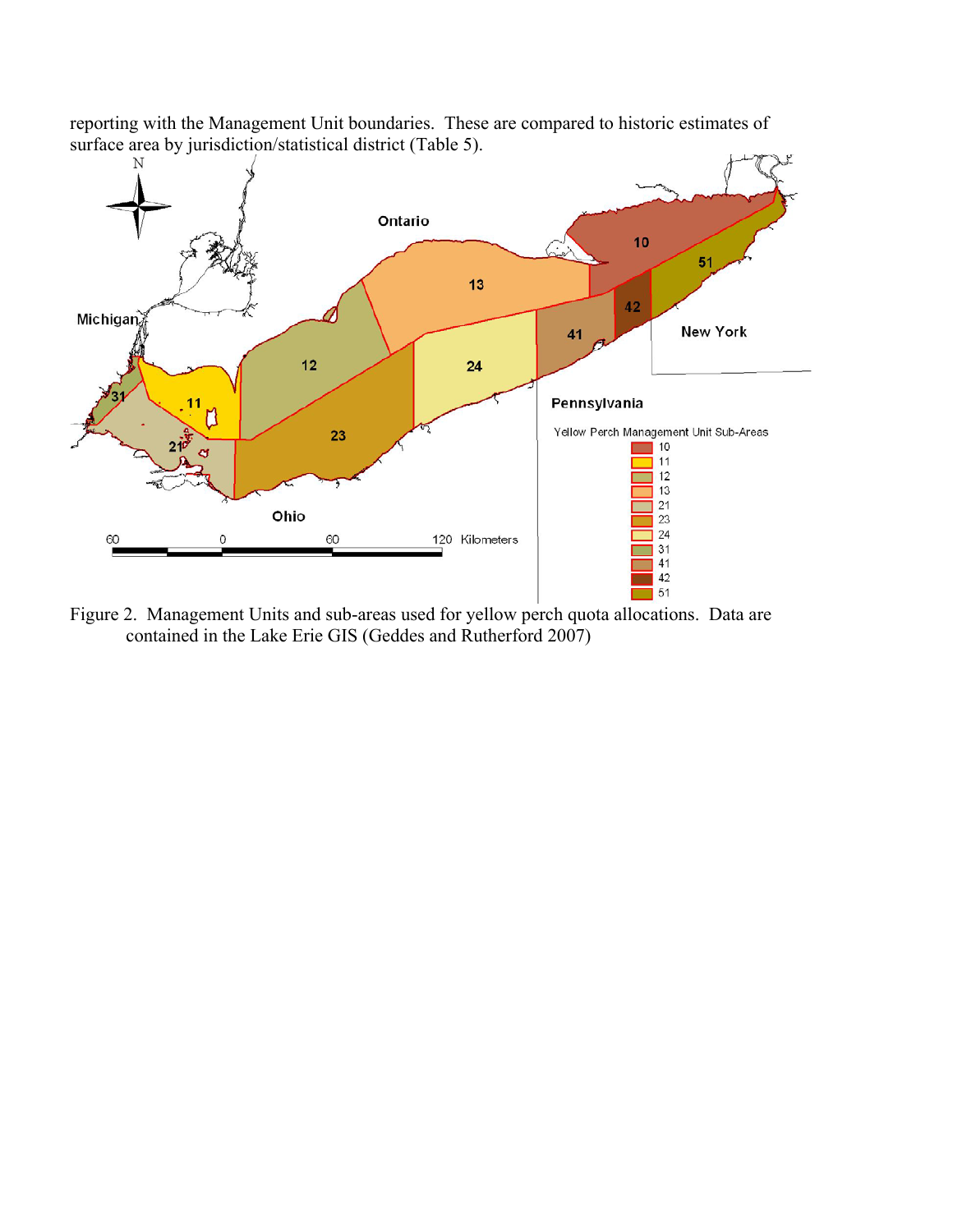Table 5. Relative yellow perch habitat by surface area in each Management Unit and jurisdiction as calculated from the Lake Erie GIS. Yellow perch habitat includes total area within each Management Unit. Historical surface area estimates are included for comparison.

|                 |          |              | <b>New</b> | Old      |              |              |
|-----------------|----------|--------------|------------|----------|--------------|--------------|
| Management      |          |              | Estimate   | Estimate | New Relative | Old Relative |
| Unit            | Sub-Area | Jurisdiction | (km2)      | (km2)    | Surface Area | Surface Area |
| MU1             | 11       | Ontario      | 1537.1     | 1532.1   | 40.6%        | 42.3%        |
|                 | 31       | Michigan     | 344.8      | 290.4    | 9.1%         | 8.1%         |
|                 | 21       | Ohio         | 1905.6     | 1795.8   | 50.3%        | 49.6%        |
|                 |          | <b>Total</b> | 3787.5     | 3618.2   |              |              |
| MU <sub>2</sub> | 12       | Ontario      | 3497.4     | 3333.3   | 45.6%        | 42.5%        |
|                 | 23       | Ohio         | 4175.3     | 4501.7   | 54.4%        | 57.5%        |
|                 |          | <b>Total</b> | 7672.7     | 7835.0   |              |              |
| MU3             | 13       | Ontario      | 4635.3     | 4769.9   | 51.7%        | 56.1%        |
|                 | 24       | Ohio         | 2946.2     | 2714.2   | 32.9%        | 31.9%        |
|                 | 41       | Pennsylvania | 1386.8     | 1014.0   | 15.5%        | 11.9%        |
|                 |          | <b>Total</b> | 8968.3     | 8498.1   |              |              |
| MU4             | 10       | Ontario      | 2937.9     | 2935.7   | 59.0%        | 55.2%        |
|                 | 42       | Pennsylvania | 535.9      | 915.0    | 10.8%        | 17.25        |
|                 | 51       | New York     | 1508.0     | 1471.1   | 30.3%        | 27.6%        |
|                 |          | <b>Total</b> | 4981.8     | 5321.9   |              |              |

 Results of this analysis for yellow perch indicate that the historic estimates of relative surface area were generally in agreement with the new estimates of relative surface area. Significant changes in relative surface area between jurisdictions were primarily a function of adjusting Management Unit boundaries to line up with catch and effort reporting grids (e.g. Pennsylvania sub-area 42). The STC recommends that the LEC adopt the new sharing formulas for yellow perch quota allocation in 2008 as these estimates are based upon the most current technical data available. This analysis demonstrates the utility of the GLFC funded Lake Erie GIS, provides more accurate areal estimates of walleye and yellow perch habitat, and can potentially be the springboard for exploring yellow perch and walleye distribution patterns/stock delineation and other allocation strategies based upon the changes seen in Lake Erie over the past several decades.

## Literature Cited

- Geddes, C. and E. Rutherford. 2007. Lake Erie Aquatic Habitat Geographic Information System (GIS). USFWS Agreement Number 30181-2-J260, Project Completion Report.
- Hatch, R.W., S.J. Nepszy, K.M. Muth, and C.T. Baker. 1987. Dynamics of the recovery of the western Lake Erie walleye (*Stizostedion vitreum vitreum*) stock. Can. J. Fish. Aquat. Sci. 44(Suppl 2): 15-22.